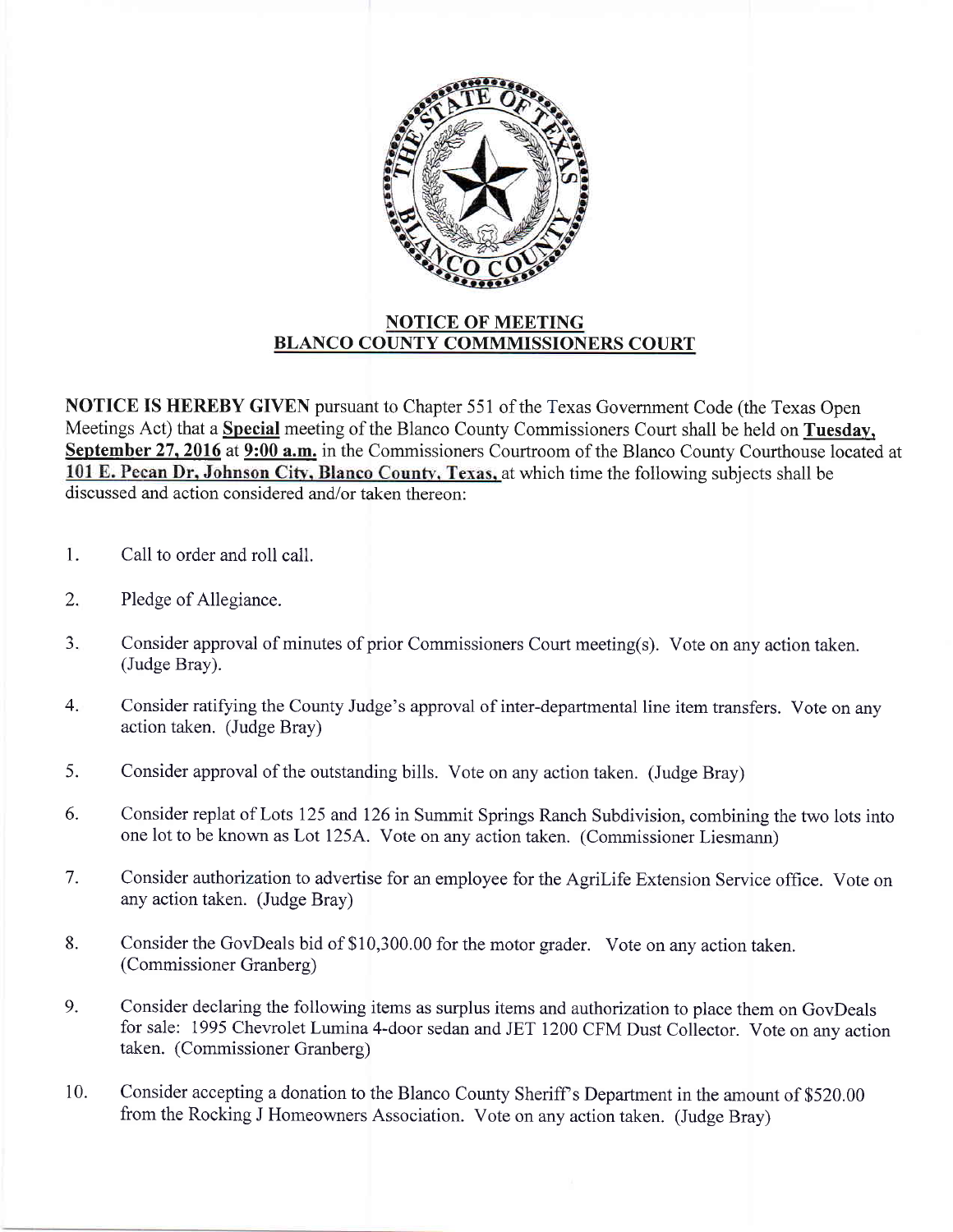- 11. Consider authorization to increase the Blanco County Child Protection and Family Advocacy Board's line item in the Child Safety Fund from \$10,200.00 to \$16,419 .74 to cover all expenditures made through August of 2016. Vote on any action taken. (Judge Bray)
- Consider acknowledgement of receipt of the Blanco County Cash and Investment Reports for the months of July and August of 2016. Vote on any action taken. (Judge Bray) 12.
- Consider resolution opposing efforts to limit local control and any attempts to impose revenue caps or appraisal caps upon Texas counties. vote on any action taken. (Judge Bray) 13.
- Consider resolution requesting that the Texas Legislature fully fund the costs of indigent criminal defense. Vote on any action taken. (Judge Bray) 14.
- Consider resolution opposing unfunded mandates handed down by the Texas Legislature. Vote on any action taken. (Judge Bray) i5.
- Consider acknowledgement of administrative orders from the 33<sup>rd</sup> and 424<sup>th</sup> Judicial District Courts regarding the compensation and expenses for court reporters and the auditor and assistant auditor for Blanco and Llano Counties. Vote on any action taken. (District Clerk Debby Elsbury) 16.
- Consider resolution authorizing the submission of the Performing Party Contract for funding of the operating expenses for personnel and capital expense for equipment for the Blanco County Office of Emergency Management. Vote on any action taken. (Judge Bray) 17.
- Consider authorization for the County Judge to sign the FY 2017 Database and pSAp interlocal agreements with the Capital Area Emergency Communications District. Vote on any action taken. (Judge Bray) 18.
- Consider reducing the speed limit on River Run (aka CR 112) from 30mph to 20mph for approximately 1,570 feet and installing signage and speed bumps due to the increase in traffic on this road (tabled from the September 13, 2016 meeting). Vote on any action taken. (Commissioner Weir) 19.
- Consider issuing a directive to all elected officials and department heads to have all bills to be paid from the 2015-2016 budget submitted to the Treasurer's office by no later than noon on Wednesday, October 5, 2016 and acknowledgment that any bills received after that date will be paid from the 2016-2017 budget. Vote on any action taken. (Co. Treasurer Camille Swift) 20.
- Consider authorization for Pct. 1 and Pct. 4 to switch telephone service from Frontier Communications and internet service from Texas Wireless to Guadalupe Valley Telephone Company. Vote on any action taken. (Commissioner Weir) 21.
- Consider authorization for the Sheriff s office to enter into a 2-year plan with Frontier Communications to lower their telephone costs. Vote on any action taken. (Sheriff Morgan) 22.
- Adjourn. z3